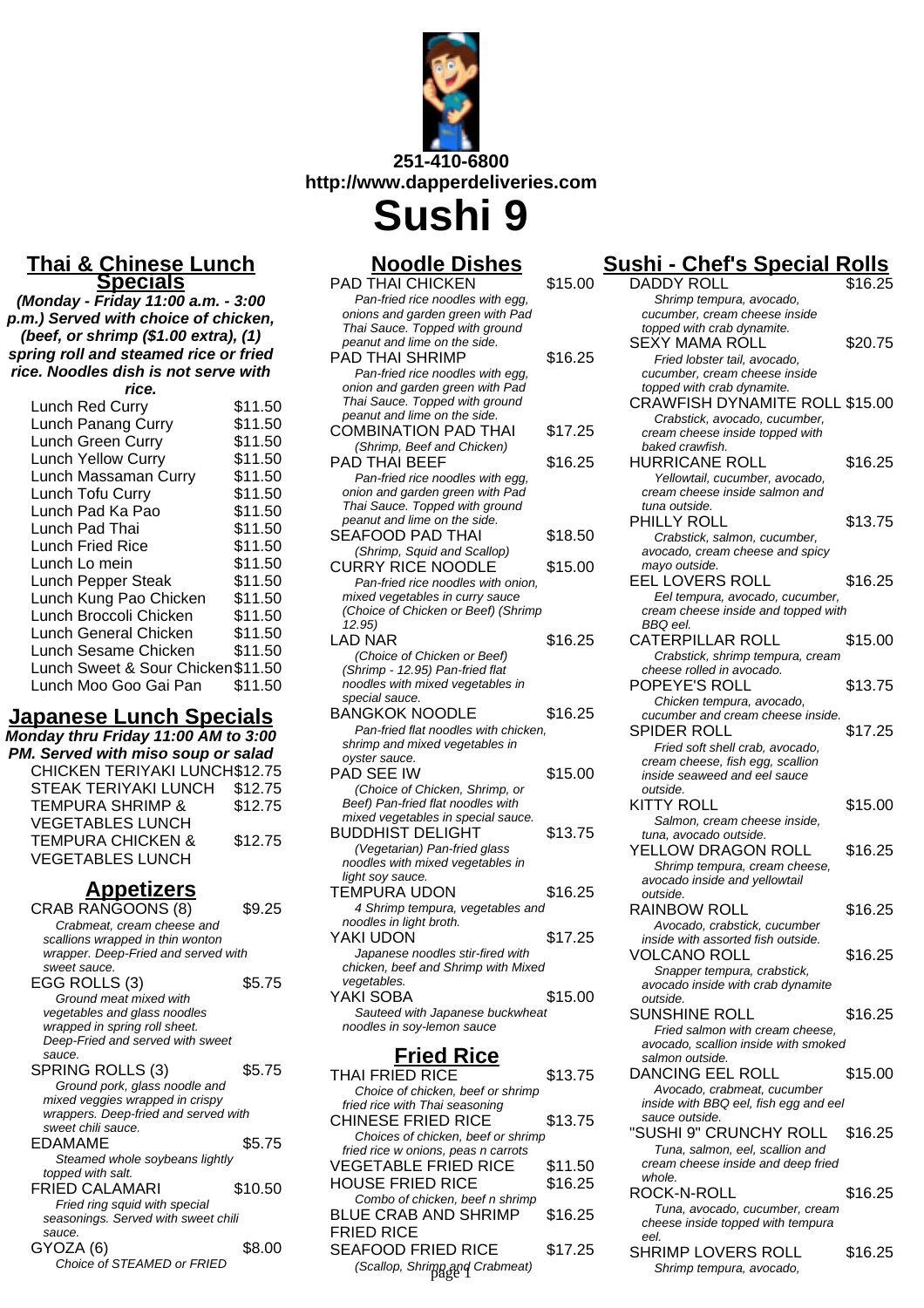SATAY KAI (4) \$10.50 Marinated Chicken deep-fried on skewers and served with peanut sauce. SUMMER ROLLS (2) \$7.00 Choice of shrimp, chicken, or beef wrapped with lettuce, cucumber and rice noodle in rice paper. Served with peanut sauce. VEGETABLE TEMPURA \$9.25 Assorted vegetables deep-fried with tempura batter. Served with sauce. TUNA TATAKI \$13.75 Lightly seared tuna in ponzu sauce. SHRIMP ROLLS (4) \$9.25 Shrimp wrapped in thin crispy wrapper with cream cheese. Deep-Fried and served with sweet chili sauce. COMBO PLATE \$15.00 2 Spring Rolls or Egg Rolls, 2 Crab Rangoons, 2 Chicken on a stick and 2 Shrimp rolls. Any substitutions will be charged \$1.00. **Salads**  $C \cup C \cup C \cap A \cap B$   $\downarrow$ 

| UHEF S SALAD                          | აგ.uu   |
|---------------------------------------|---------|
| Garden greens, crab stick, and        |         |
| seaweed with ginger dressing.         |         |
| SEAWEED SALAD                         | \$5.75  |
| Seasoned, marinated fresh             |         |
| seaweed salad.                        |         |
| <b>SQUID SALAD</b>                    | \$7.00  |
| Sliced calamari and vegetables in     |         |
| spicy sesame dressing.                |         |
| <b>SASHIMI SALAD</b>                  | \$12.75 |
| Pieces of thinly sliced raw fish in   |         |
| special dressing.                     |         |
| <b>CRAB CUCUMBER SALAD</b>            | \$5.75  |
| Crab stick with cucumber in ponzu     |         |
| sauce.                                |         |
| SOM TOM (PAPAYA SALAD)\$11.50         |         |
| Shredded green papaya seasoned        |         |
| with fresh chili, tomatoes and lime   |         |
| dressing.                             |         |
| LARB (Choice of Chicken or \$15.00    |         |
| Beef)                                 |         |
| Seasoned with red onion, scallion,    |         |
| Cilantro and tossed with roasted      |         |
| ground rice powder and special        |         |
| sauce.                                |         |
| YUM TALAY (Seafood Salad)\$17.25      |         |
| Combo of shrimp, squid and            |         |
| mussel tossed with lime juice, onion, |         |
| chili powder and cilantro.            |         |
|                                       |         |
| <u>Soups</u>                          |         |
| MISO SOUP                             |         |
| Soy broth with tofu, mushrooms,       |         |

green onions and seaweed CLEAR SOUP Chicken broth with mushrooms, fried onions, cilantro and scallions. EGG FLOWER SOUP Thick soup broth with chicken, shrimp, egg, peas, carrots and green onions. HOT AND SOUR SOUP Thick soup broth with chicken, shrimp, egg and tofu SEAFOOD SOUP \$15.00 Shrimp, scallop and crabmeat with straw mushroom in thick soup broth TOM YUM SOUP (CHICKEN) Spicy and sour soup with mushroom, bamboo, onion, cilantro, chili, and lime juice. TOM YUM SOUP (SHRIMP) Spicy and sour soup with mushroom, bamboo, onion, cilantro,

chili, and lime juice.

| <b>Curry Dishes</b>                    |         |
|----------------------------------------|---------|
| (Served with Steamed Rice) - Choice of |         |
| Chicken, (Beef, or Shrimp 13.95)       |         |
| <b>RED CURRY</b>                       | \$15.00 |
| Red curry in coconut milk with         |         |
| mixed vegetables and basil             |         |
| <b>PANANG CURRY</b>                    | \$15.00 |
| Panang curry in coconut milk with      |         |
| mixed vegetables and basil             |         |
| <b>GREEN CURRY</b>                     | \$15.00 |
| Green curry in coconut milk with       |         |
| mixed vegetables and basil             |         |
| YELLOW CURRY                           | \$15.00 |
| Yellow curry in coconut milk,          |         |
| potato, carrot and green bean          |         |
| MASSAMAN CURRY                         | \$15.00 |
| Massaman curry in coconut milk         |         |
| with potato and roasted peanut.        |         |
| TOFU CURRY                             | \$15.00 |
| Fried Tofu with mixed vegetables       |         |
| in curry sauce.                        |         |
| <b>Thai Dinner Entrees</b>             |         |

| דווםו <b>שוווופו בוונו</b> פפ          |         |
|----------------------------------------|---------|
| <b>SUSHI 9 ROAST DUCK</b>              | \$19.50 |
| Roasted duck, served with plum         |         |
| sauce and rice                         |         |
| PHO                                    | \$13.75 |
| Rice noodle soup served with fresh     |         |
| beef, beef meatball in beef broth,     |         |
| served with bean sprout, jalapenos,    |         |
| lime, and fresh basil                  |         |
| <b>ALMOND CHICKEN</b>                  | \$16.25 |
| Stir-fried chicken, onion, broccoli,   |         |
| red and green bell pepper in brown     |         |
| sauce, topped with almond nut          |         |
| <b>MANDARIN DUCK</b>                   | \$23.00 |
| Boneless roasted duck served over      |         |
| sauteed mixed veggies with brown       |         |
| gravy and rice                         |         |
| PEPPER STEAK                           | \$17.25 |
| Sauteed beef with onion, red and       |         |
| green bell pepper in brown sauce.      |         |
| <b>BANGKOK DUCK</b>                    | \$22.00 |
| Roasted duck served over               |         |
| sautACed mixed veggies with spicy      |         |
| basil and rice                         |         |
| PAD KA PAO                             | \$15.00 |
| (Choice of Chicken, (Beef or           |         |
| Shrimp - 13.95) Stir-fried with        |         |
| bamboo shoot, bell pepper and onion    |         |
| in spicy basil sauce                   |         |
| PAD PED KING                           | \$15.00 |
| (Choice of Chicken, (Beef or           |         |
| Shrimp - 12.95) Stir-fried with        |         |
| bamboo shoot, onion and baby corn      |         |
| in spicy ginger sauce                  |         |
| <b>PAD PED MUSSEL</b>                  | \$16.25 |
| Jumbo Mussel stir-fried with mixed     |         |
| vegetables in garlic chili sauce.      |         |
| <b>PAD PED PA-MUK</b>                  | \$16.25 |
| Fresh slices of squid stir-fried with  |         |
| mixed vegetables in garlic chili sauce |         |
| <b>TALAY LOVE BOAT</b>                 | \$20.75 |
| Jumbo shrimp, squid and mussel         |         |
| stir-fried with mixed vegetables and   |         |
| hot chili sauce served in a boat.      |         |
| COCONUT GOONG                          | \$17.25 |
| Shrimp lightly battered and            |         |
| deep-fried, topped with coconut        |         |
| sauce and mixed vegetables.            |         |
| <b>HOT AND SPICY FISH</b>              | \$20.75 |
| Fried Fish filet topped over           |         |

### **Japanese Dinner Entrees**

sauti<sub>i</sub> 1/<sub>2</sub>ed vegetables with special

sauce.

CHICKEN TERIYAKI \$15.00 Boneless chicken breast marinated in special sauce and stir-fried with mushrooms and onions. Serves with sauteed vegetables, ginger salad or miso soup and steamed or fried rice.

cucumber, cream cheese inside topped with baked shrimp.

| topped with baked shrimp.                             |         |
|-------------------------------------------------------|---------|
| TUNA LOVERS ROLL                                      | \$16.25 |
| Spicy tuna, cucumber, cream                           |         |
| cheese inside red, white tuna and<br>avocado outside. |         |
|                                                       |         |
| SUPER CRUNCHY ROLL                                    | \$16.25 |
| Shrimp tempura, crabstick,                            |         |
| avocado, cream cheese inside and                      |         |
| deep-fried whole.                                     |         |
| SPICY TUNA TEMPURA ROLL\$16.25                        |         |
| Spicy tuna, avocado, scallion,                        |         |
| crabstick, cream cheese and                           |         |
| deep-fried whole.                                     |         |
| SPICY CRAWFISH TEMPURA \$16.25                        |         |
| ROLL                                                  |         |
| Spicy crawfish, avocado, cream                        |         |
| cheese, scallion and deep-fried                       |         |
| whole.                                                |         |
| <b>DEEP SEA ROLL</b>                                  | \$16.25 |
| Deep-fried red snapper, cucumber,                     |         |
| cream cheese topped with tuna,                        |         |
| avocado and salmon outside.                           |         |
| <b>WHO DAT ROLL</b>                                   | \$20.75 |
| Lobster tempura, cream cheese,                        |         |
| avocado, topped with crawfish                         |         |
| dynamite.                                             |         |
| RED DRAGON ROLL                                       | \$16.25 |
| Shrimp tempura inside, tuna,                          |         |
| salmon and avocado outside.                           |         |
| TIGER ROLL                                            | \$16.25 |
| Salmon, yellowtail, cucumber                          |         |
| inside, tuna and fish egg outside.                    |         |
| ROLL TIDE ROLL                                        | \$16.25 |
| Spicy tuna, cucumber, cream                           |         |
| cheese inside red, white tuna and                     |         |
| avocado outside.                                      |         |
| EXPRESS ROLL                                          | \$16.25 |
| Shrimp tempura, cream cheese,                         |         |
| avocado inside topped with baked                      |         |
| crawfish                                              |         |
| SCALLOP DYNAMITE ROLL                                 | \$17.25 |
| Crabstick, avocado, cream cheese                      |         |
| topped with baked scallop, crunchy                    |         |
| flakes and eel sauce.                                 |         |
| WAR EAGLE ROLL                                        | \$16.25 |
| Spicy Tuna, Scallion, and Avocado                     |         |
| inside and white tuna outside.                        |         |
| <b>CRUNCHY TAKO ROLL</b>                              | \$16.25 |
| Squid tempura, cream cheese,                          |         |
| avocado, scallion, masago, crabs tick                 |         |
| and deep-fried whole.                                 |         |
|                                                       |         |
| <u>Sushi Rolls</u>                                    |         |
| <b>CALIFORNIA ROLL</b>                                | \$8.00  |
| Crabstick, cucumber and avocado                       |         |
| <b>SALMON SKIN ROLL</b>                               | \$9.25  |
| Fried eel skin wrapped w cream                        |         |
| cheese, avocado and cucumber.                         |         |
| <b>BBQ EEL ROLL</b>                                   | \$11.50 |
| BBQ eel wrapped in with cream                         |         |
| cheese, avocado and cucumber.                         |         |
| <b>VEGETABLE ROLL</b>                                 | \$8.00  |
|                                                       |         |

Mixed vegetables with avocado and cucumber. SHRIMP TEMPURA ROLL \$11.50 Fried shrimp with cream cheese, avocado and cucumber. SPICY SHRIMP ROLL \$13.75 Crabstick, cream cheese, avocado and cucumber topped with baked shrimp. YELLOWTAIL ROLL \$11.50 Yellowtail, cream cheese, avocado and cucumber. SPICY CRAWFISH ROLL \$11.50

#### Spicy crawfish, cream cheese, avocado and cucumber. SPICY TUNA ROLL \$11.50 Spicy tuna, avocado

# **Sushi Platter Combo**